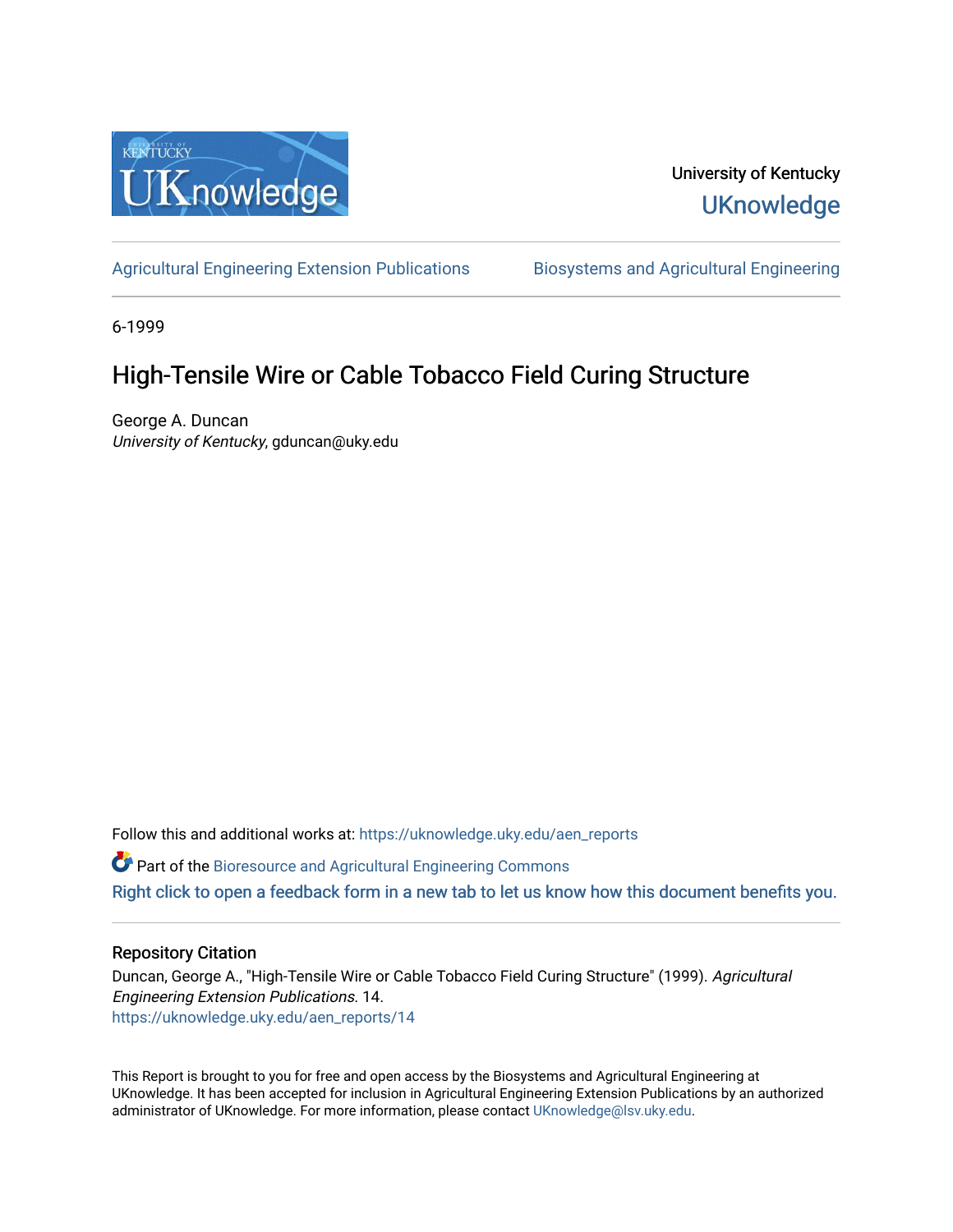PERAT EXTENSION SER V  $E$ NIVERSITY OF KENTUCKY . COLLEGE OF AGRICULTURE

## High-Tensile Wire or Cable Tobacco Field Curing Structure

*George Duncan, with review by Linus Walton and Larry Swetnam*

Producers are rapidly adopting field curing structures, and several variations in construction methods and materials exist to achieve low cost or low maintenance and long life. One of the construction methods, pioneered by a producer and now being used by others in the state, uses high-tensile wire strands or cable to support the tobacco sticks.

### Low-Cost Method

The high-tensile wire construction is a low-cost way to support the tobacco in a reasonably secure manner so it can be covered (Figures 1, 2, 3). For the supporting posts, farm-cut posts are the least expensive material to use, but commercially prepared posts can still be price competitive. When constructing an extensive amount of this type of structure, a tractor-powered post driver is a labor-saver for installing the small line posts when compared to the time involved in digging and tamping posts.

Table 1 shows the number of strands of high-tensile wire or the tensile strength of commercial cable required for different post spacings. It also shows the strength required for the common middle wires or cable when the tobacco sticks are lapped (twice the load) and for the outside support when they support only one end of the stick load.

**Figure 1.** High-tensile wire or cable tobacco field curing structure.







AGRICULTURE & NATURAL RESOURCES • FAMILY & CONSUMER SCIENCES 4-H/YOUTH DEVELOPMENT • RURAL & ECONOMIC DEVELOPMENT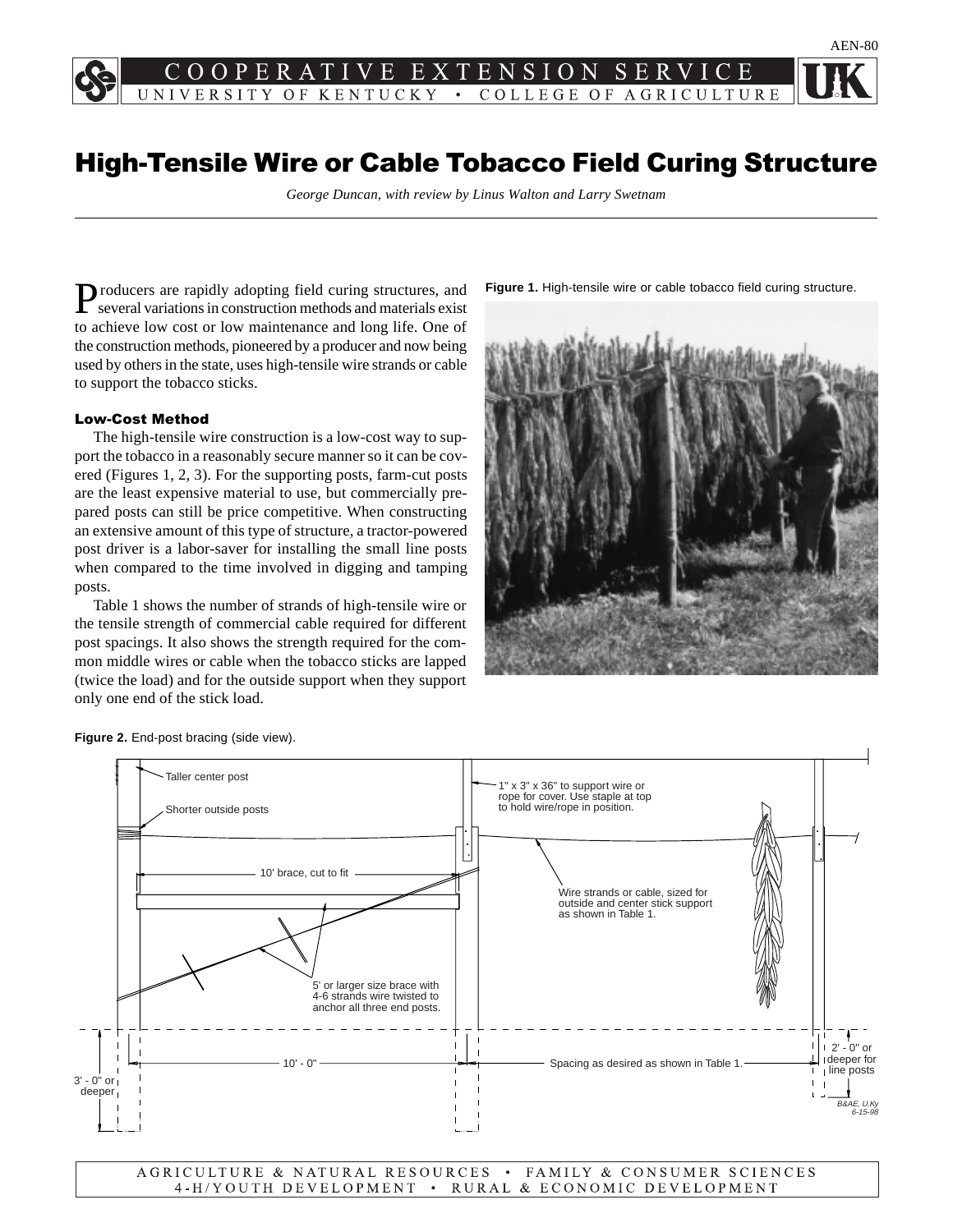| Table 1. High-tensile wire or cable requirements for hanging tobacco.* |  |
|------------------------------------------------------------------------|--|
|------------------------------------------------------------------------|--|

| Two-Sided, Double-Stick Loading (Middle Wires or Cable) |          |                                      |                                   | One-Sided, Single-Stick Loading (Outer Wires or Cable) |                      |          |                                      |                                          |                                            |
|---------------------------------------------------------|----------|--------------------------------------|-----------------------------------|--------------------------------------------------------|----------------------|----------|--------------------------------------|------------------------------------------|--------------------------------------------|
| Post<br>Spacing (Ft)                                    | Sag (In) | Total<br><b>Tobacco</b><br>Load (Lb) | <b>Total Wire</b><br>Tension (Lb) | Number of<br><b>Wires</b><br><b>Needed</b>             | Post<br>Spacing (Ft) | Sag (In) | Total<br><b>Tobacco</b><br>Load (Lb) | <b>Total Wire</b><br><b>Tension (Lb)</b> | Number of<br><b>Wires</b><br><b>Needed</b> |
| 8                                                       |          | 840                                  | 10,089                            | 8                                                      | 8                    |          | 420                                  | 5,044                                    | 4                                          |
| 8                                                       | 2        | 840                                  | 5,057                             |                                                        | 8                    | 2        | 420                                  | 2,529                                    | 2                                          |
| 8                                                       | 3        | 840                                  | 3,386                             | 3                                                      | 8                    | 3        | 420                                  | 1,693                                    | 2                                          |
| 8                                                       | 4        | 840                                  | 2,555                             | 2                                                      | 8                    | 4        | 420                                  | 1,277                                    | 2                                          |
| 8                                                       | 5        | 840                                  | 2,059                             | 2                                                      | 8                    | 5        | 420                                  | 1,030                                    |                                            |
| 8                                                       | 6        | 840                                  | 1,732                             | 2                                                      | 8                    | 6        | 420                                  | 866                                      |                                            |
| 10                                                      |          | 1,050                                | 15,759                            | 13                                                     | 10                   |          | 525                                  | 7,879                                    | 7                                          |
| 10                                                      | 2        | 1,050                                | 7,892                             |                                                        | 10                   | 2        | 525                                  | 3,946                                    | 4                                          |
| 10                                                      | 3        | 1,050                                | 5,276                             | 5                                                      | 10                   | 3        | 525                                  | 2,638                                    | 3                                          |
| 10                                                      | 4        | 1,050                                | 3,972                             |                                                        | 10                   | 4        | 525                                  | 1,986                                    | 2                                          |
| 10                                                      | 5        | 1,050                                | 3,193                             | 3                                                      | 10                   | 5        | 525                                  | 1,597                                    | 2                                          |
| 10                                                      | 6        | 1,050                                | 2,677                             | 3                                                      | 10                   | 6        | 525                                  | 1,338                                    | 2                                          |
| 12                                                      |          | 1,260                                | 22,689                            | 18                                                     | 12                   |          | 630                                  | 11,344                                   | 9                                          |
| 12                                                      | 2        | 1,260                                | 11,357                            | 9                                                      | 12                   | 2        | 630                                  | 5,679                                    | 5                                          |
| 12                                                      | 3        | 1,260                                | 7,586                             | 6                                                      | 12                   | 3        | 630                                  | 3,793                                    | 3                                          |
| 12                                                      |          | 1,260                                | 5,705                             | 5                                                      | 12                   | 4        | 630                                  | 2,852                                    | 3                                          |
| 12                                                      | 5        | 1,260                                | 4,580                             |                                                        | 12                   | 5        | 630                                  | 2,290                                    | 2                                          |
| 12                                                      | 6        | 1,260                                | 3,832                             |                                                        | 12                   | 6        | 630                                  | 1,916                                    | 2                                          |
| 14                                                      |          | 1,470                                | 30,879                            | 25                                                     | 14                   |          | 735                                  | 15,435                                   | 13                                         |
| 14                                                      | 2        | 1,470                                | 15,452                            | 13                                                     | 14                   | 2        | 735                                  | 7,726                                    | 7                                          |
| 14                                                      | 3        | 1,470                                | 10,316                            | 9                                                      | 14                   | 3        | 735                                  | 5,158                                    | 5                                          |
| 14                                                      | 4        | 1,470                                | 7,752                             |                                                        | 14                   | 4        | 735                                  | 3,876                                    |                                            |
| 14                                                      | 5        | 1,470                                | 6,174                             | 5                                                      | 14                   | 5        | 735                                  | 3,109                                    | 3                                          |
| 14                                                      | 6        | 1,470                                | 5,197                             | 5                                                      | 14                   | 6        | 735                                  | 2,599                                    | 3                                          |

\*Stick weight = 35 lb; stick spacing = 4 in; uniform load = 105 lb/ft; wire diameter = 0.095 in; wire lb/sq in (psi) = 180,000; breaking strength = 1,276 lb

The tensile strength of cable must equal or exceed the wire tension values shown. For example, if 3 to 4 inches of sag is allowed, a post spacing of 10 ft requires 2 to 3 strands of high-tensile wire when supporting two stick ends. Calculations use the formula: H=wL<sup>2</sup>/8h where: H = horizontal component of tension, w = uniform load, lb/ft; L = span, ft; H = sag, ft; and: T<sub>max</sub> = H(1+16(h/L)<sup>2</sup>)<sup>1/2</sup> lb where T<sub>max</sub> is the maximum tension on the wire. The maximum tension occurs at the supports, with the horizontal component defined as above, and the vertical component = wL/2, or 1/2 the total load. For normal 12.5 gauge high-tensile wire, the typical diameter is 0.095 inches and tensile strength is 180,000 psi.

Use Table 1 to determine the number of strands of wire or strength of cable for the post spacing you intend to use. The farther apart the line posts, the stronger the wire or cable required, which means more strands of wire or larger cable will be needed. Likewise, the more sag allowed, the less strength required in the wires or cable.

#### Providing Support

It is important to understand the difference in the inner and outer strand loads and to provide adequate strength for the middle support (Figure 4).

Tightness in the strands or cable is maintained primarily by the end posts (Figure 5). Use your best fence bracing techniques to anchor the wires or cable and prevent severe sagging or complete loss of tightness. Or, use commercial screw-in or expanding guy-wire anchors (Figures 6, 7).

Special characteristics of high-tensile or cable structures for hanging and curing tobacco include:

Sticks of wilted tobacco are supported at each end, just as on conventional tier rails. However, if the wires or cables sag excessively, any wind moving the sticks could cause them to slide down and bunch together, which would affect spacing and cure.

**Figure 3:** End-post bracing and plastic covering for high-tensile structure.



After taking the tobacco from workers in an adjacent wagon or transport trailer, two workers at ground level pass the tobacco under the 6-foot-high wire or cable and then hang the sticks on the wire or cable. With heavy tobacco, short workers will have to reach high.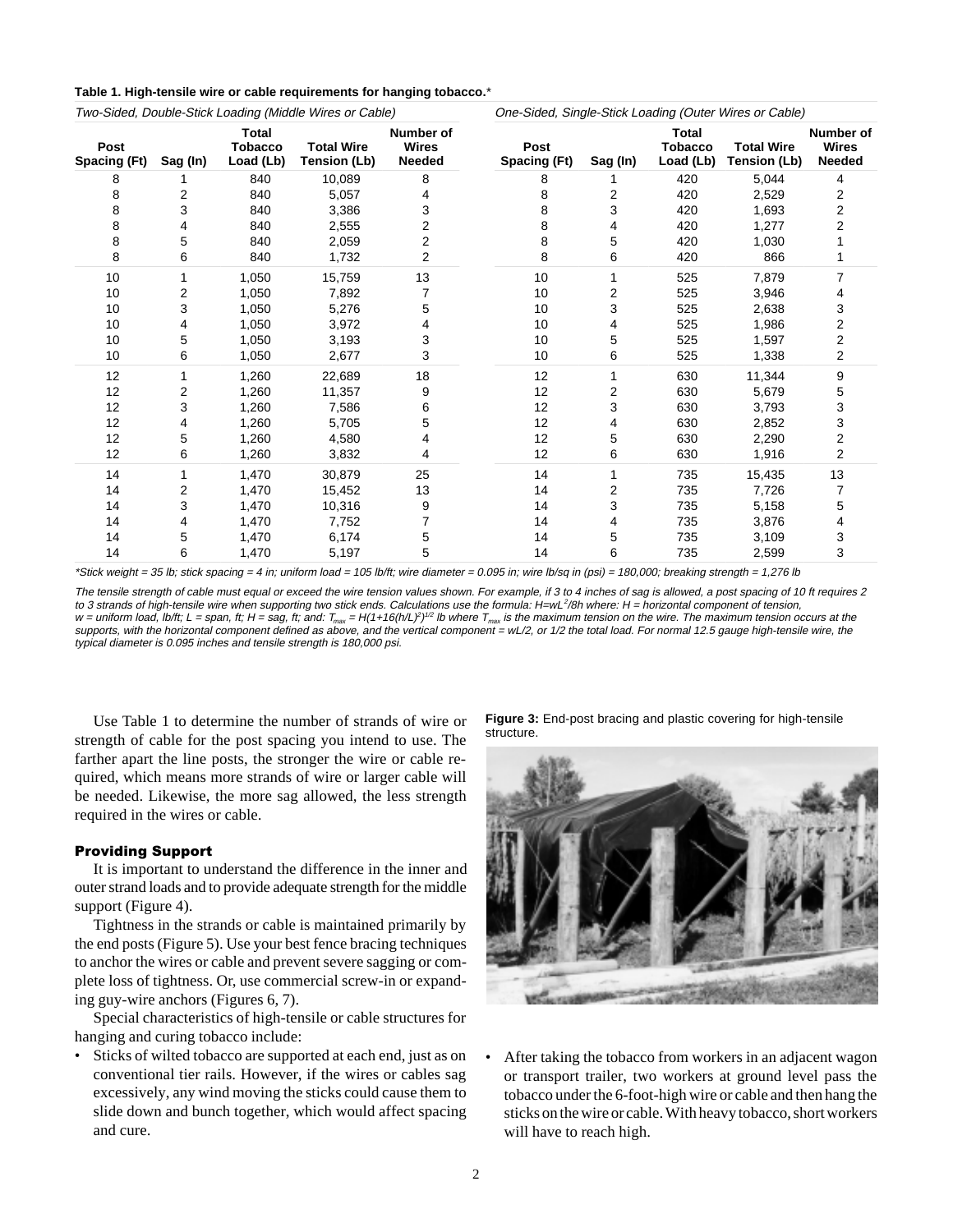**Figure 4.** Line posts (end view).



- Tobacco tip leaves may be very close to the sod and vegetation, so the chance for damage from moisture is possible.
- Because a tractor mower cannot get between the posts, you may need a line trimmer, push lawnmower, or small lawn tractor mower to trim vegetation before you hang the tobacco.



- You should start hanging tobacco on the wires or cables with some tobacco placed at each end and at the center of a structure that should be approximately 100 to 200 feet in length. Experienced users of this method suggest working from the ends toward the center to even up the sag.
- If you want to protect the sides of the tobacco with plastic, you will have to tie the plastic down and under the tobacco, just as with the post-row structure (Figure 8). Use your best techniques for tying baler twine to keep plastic over this type of structure. This tying method will help hold the plastic in blowing wind and rain. When the tobacco needs to be ventilated, fold the plastic and raise it up under the ends of the sticks to create an opening.



**Figure 7:** Anchoring for cable tobacco field curing structure.